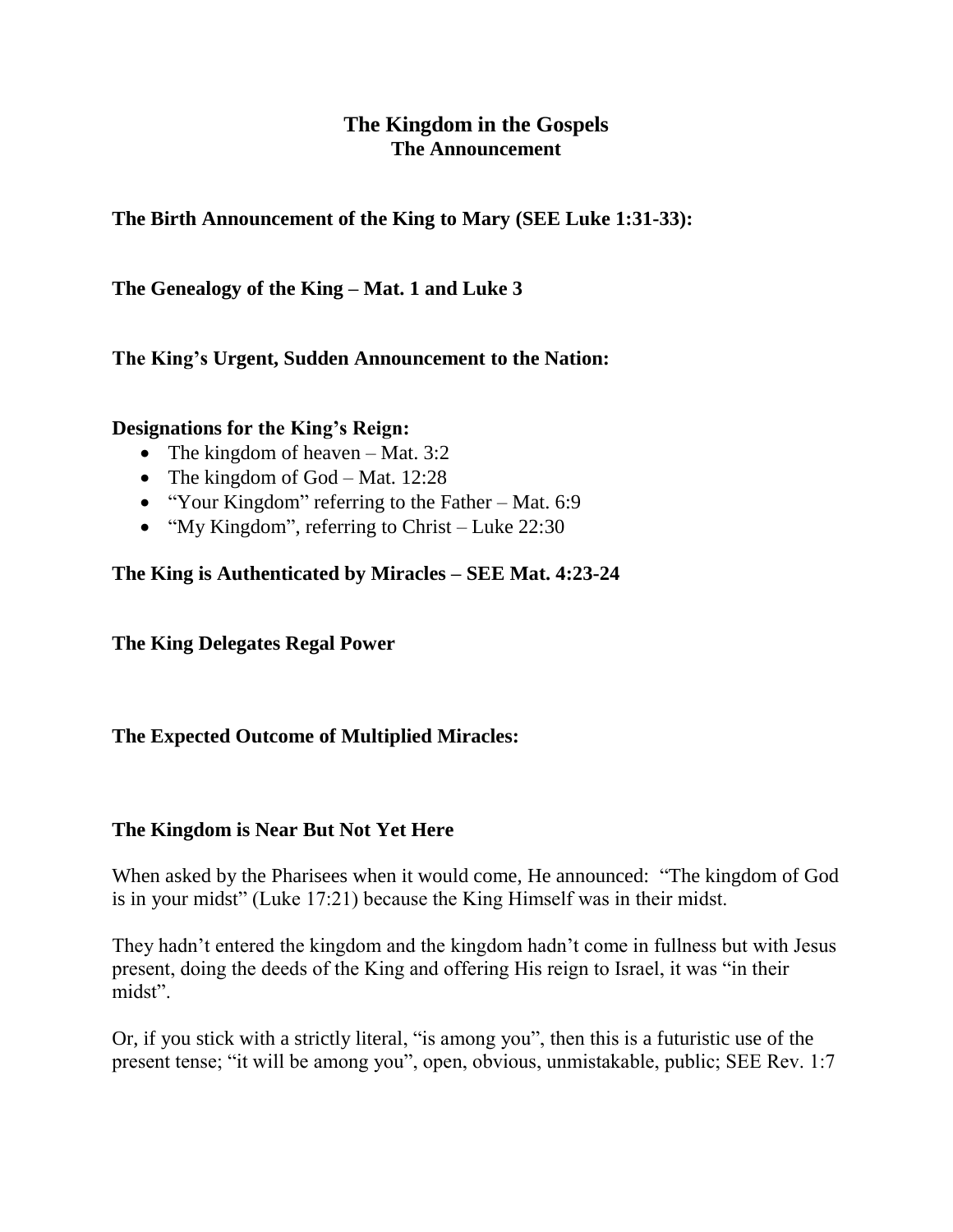KJV says "The kingdom of God is within you." This is a very poor and misleading translation because He is speaking to unbelieving enemies! It certainly wasn't "within" them as some spiritual kingdom in their hearts. Neither was the kingdom of God present yet in fullness, as Luke 17:22ff makes clear.

What was missing was repentance on their side and an outpouring of effectual or saving grace on the Jews from God's side.

Nonetheless, the Announced Kingdom of John, Jesus, The Twelve and The Seventy was still a real, legitimate offer from God to have His chosen, Mediatorial Ruler to come and rule over them with truth and justice.

### **The Identity – How do we understand the Kingdom Jesus announced and offered Israel?**

Every reason to think the kingdom of God in the NT is the exact same as that predicted and promised by the Old Testament prophets.

NOT social, spiritual then physical, spiritual only

NOT the dual-kingdom view: first coming He offered only a spiritual kingdom but at second coming He will establish on earth a literal Millennial Kingdom.

This is the "already/not yet" view of George Ladd, the view now called progressive dispensationalism. Ladd's teachings start with one unified kingdom but then he develops two phases or realms of this one kingdom, but in practice this slips into a two kingdom view: the first was spiritual and is still present and the second is an earthly, Davidic kingdom.

Ladd says the Jews rejected the spiritual kingdom that He offered and that if He had offered the physical kingdom of David, they would have accepted it. He goes on to say that each coming offers its own unique kingdom – the first a spiritual reign, the second a physical reign.

McClain: "What Dr. Ladds seems to be doing is to abstract two elements or aspects from the one Mediatorial Kingdom and make of them two kingdoms to be established respectively at two separate times on earth, and occupying two separate ages."

Correct View: One Kingdom view. What Jesus announced and offered was identical to the promised and described kingdom of the OT prophets. It will be established on earth at His second coming. This is the only biblical view because it is supported by the material in both Testaments taken at its normal or face value.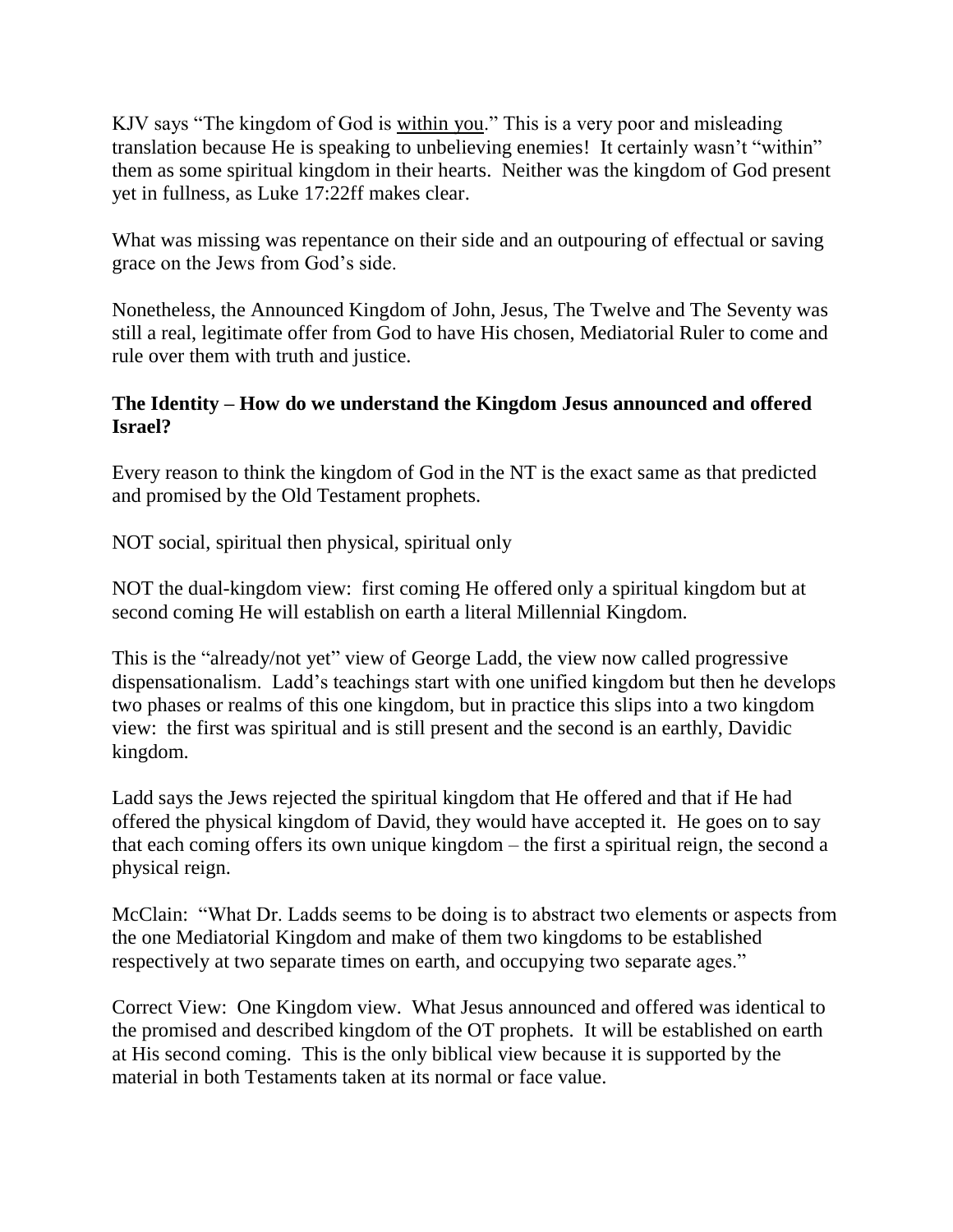**What are the Facts?**

- **1. The absence of any formal definition of the Kingdom in its initial announcement indicates that the Jewish hearers were expected to know exactly what was meant by "the kingdom of heaven/God".**
- 2. **Jesus never indicated His view differed from the OT prophets.**
- **3. When Jesus used the terms "kingdom of heaven" and "Son of man" in preaching the kingdom, He was drawing solely from the OT prophetic concept.**
- **4. Jesus constantly appealed to the OT prophets in support of His kingdom claims and His message of the Kingdom.**
- **5. The gospel records always connect the kingdom preached by Jesus with the Kingdom of OT prophecy.** 
	- a. Nativity accounts Luke 1 and 2
	- b. Adult Ministry accounts, Mat. 4 and 12
	- c. He assumes to Himself the position of Bridegroom, a reference back to Isa. 61 and 62 that speaks of God being married to His people in the kingdom to come; thus His presence on earth was a time for eating, drinking and feasting, not a time for fasting, for the Bridegroom was with the Bride and His long promised kingdom was at hand.
- **6. Events surrounding His appearance indicate a literal identity between the Kingdom preached in the Gospels and that of OT prophecy.**
- **7. In our Lord's message of the Kingdom and His authenticating works we find all the essential aspects of the OT prophetical Kingdom.**
	- a. **The Spiritual Element** –
	- b. **The Moral Element** –
	- c. **The Social Element**  see the sermon on the Mt.
	- d. **The Ecclesiastical Element** –
	- e. **The Political Element** –
	- **f. The Physical element**